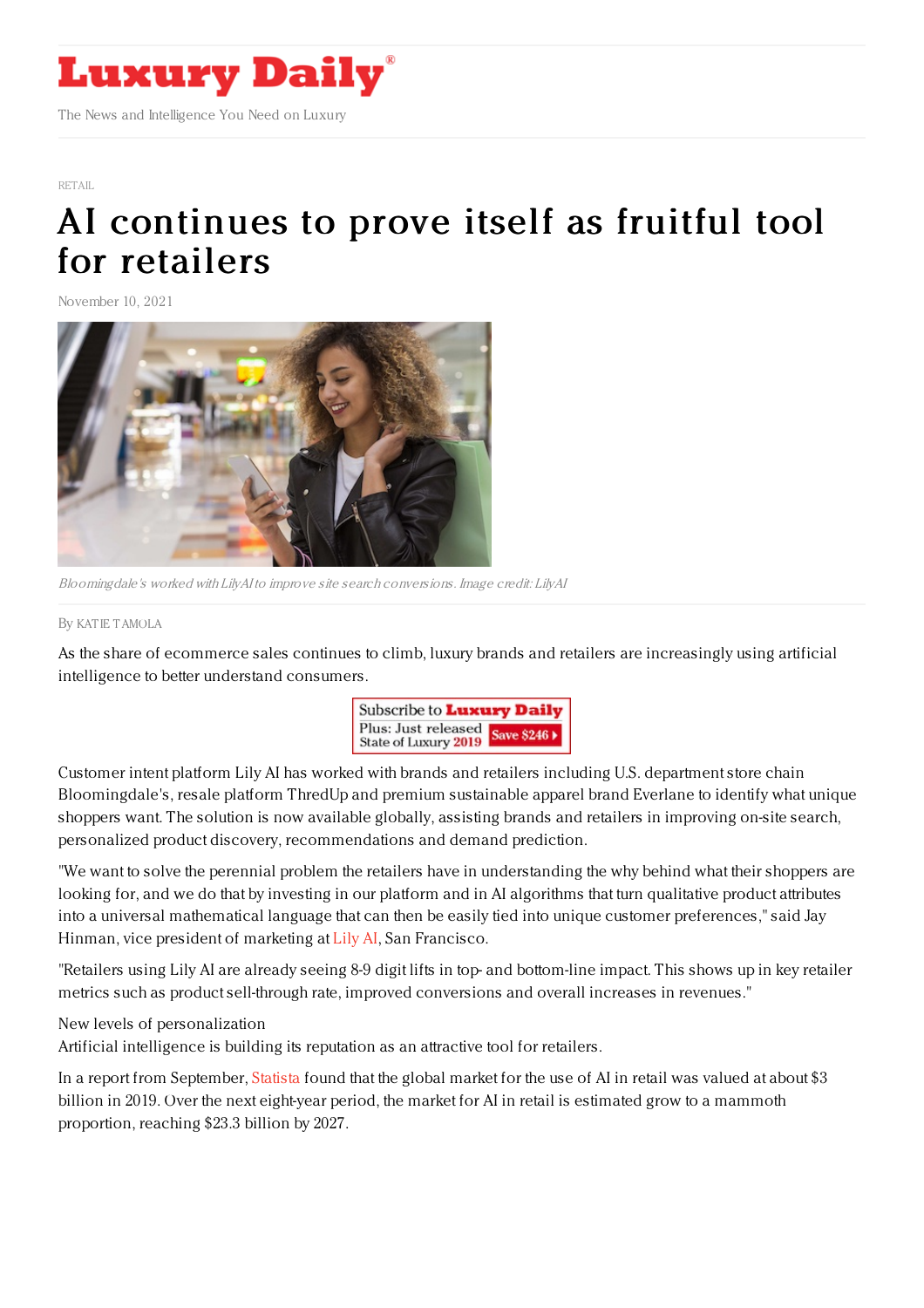

Retailers continue to use AI and analytics to better understand customers. Image credit: WWD/ American Express

Lily AI, formed by a team of retail industry and technology experts with several years of retail and fashion experience, is actively aiming to help present every unique shopper with exactly what they are looking for in real time.

The solution achieves this by implementing robust product attribution data and unique customer intent into the ecommerce sphere, providing retailers with immense depth for personalization.

The platform turns qualitative product attributes into a universal mathematical language.

By using AI-powered image recognition to identify product attributes, Lily AI allows retailers to configure 10 times more features for each product including fit, style, outfit occasion and more.

The platform is helps retailers consider shoppers' histories while also predicting what a customer may want in the future.

Practicalities like historical habits of the consumer are considered, but more emotional aspects are also taken into consideration a sizable feat for AI software.

Lily AI's Customer Intent Platform uses AI to auto-tag products with the richest set of attributes possible; extract and predict the emotional context of each shopper, using existing anonymized customer data; deliver highly relevant and individualized experiences on ecommerce sites and in outbound communications.

## AI in the luxury space

Several brands and retailers recognize how the use of AI and additional technology can assist them in reaching consumers and showing them they prioritize personalization, ultimately helping them to reach more customers and make more sales.

In June, French luxury goods conglomerate LVMH Mot Hennessy Louis Vuitton partnered with the Google Cloud platform in a push for innovation.

The partnership aims to assist those who work for the brands with AI support and machine learning technologies, improving business operations by demand forecasting and inventory optimization. The technology also aims to elevate consumer experiences through personalization (see [story](https://www.luxurydaily.com/lvmh-partners-with-google-cloud-developing-new-ai-solutions/)).

In February, resale platform Rebag launched an artificial intelligence tool to empower consumers to learn the value of their handbags in seconds.

Now available for download on iOS and Android devices, Clair AI is an extension of the platform's pricing tool. The mobile application also allows users to scan virtual representations of a handbag, giving consumers the ability to learn about an item's resale value before purchase (see [story](https://www.luxurydaily.com/rebag-introduces-ai-app-for-resale-quotes/)).

In July, Rebag added to its technology-powered services and streamlining its customer experience with Claire Trade.

The software-powered, "instant trade-in" program allows shoppers to buy and sell items in a single, combined transaction. It serves an extension of Claire AI, Rebag's pricing tool (see [story](https://www.luxurydaily.com/rebag-claire-trade/)).